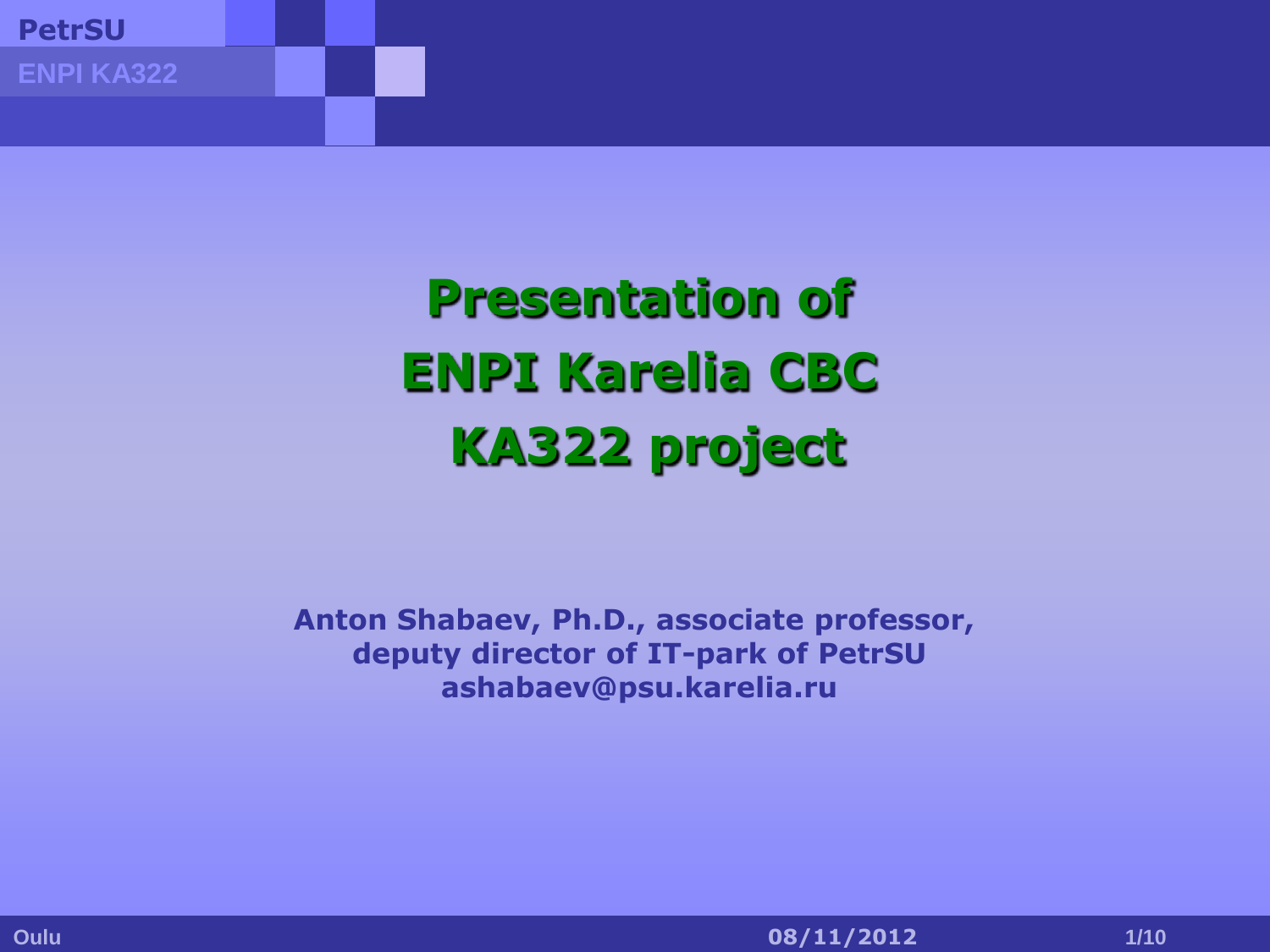- 1. Objectives
- 2. Partners
- 3. Main activities
	- Evaluations and planning
	- Applications development
	- Dissemination of developed framework and applications
- 4. Main outputs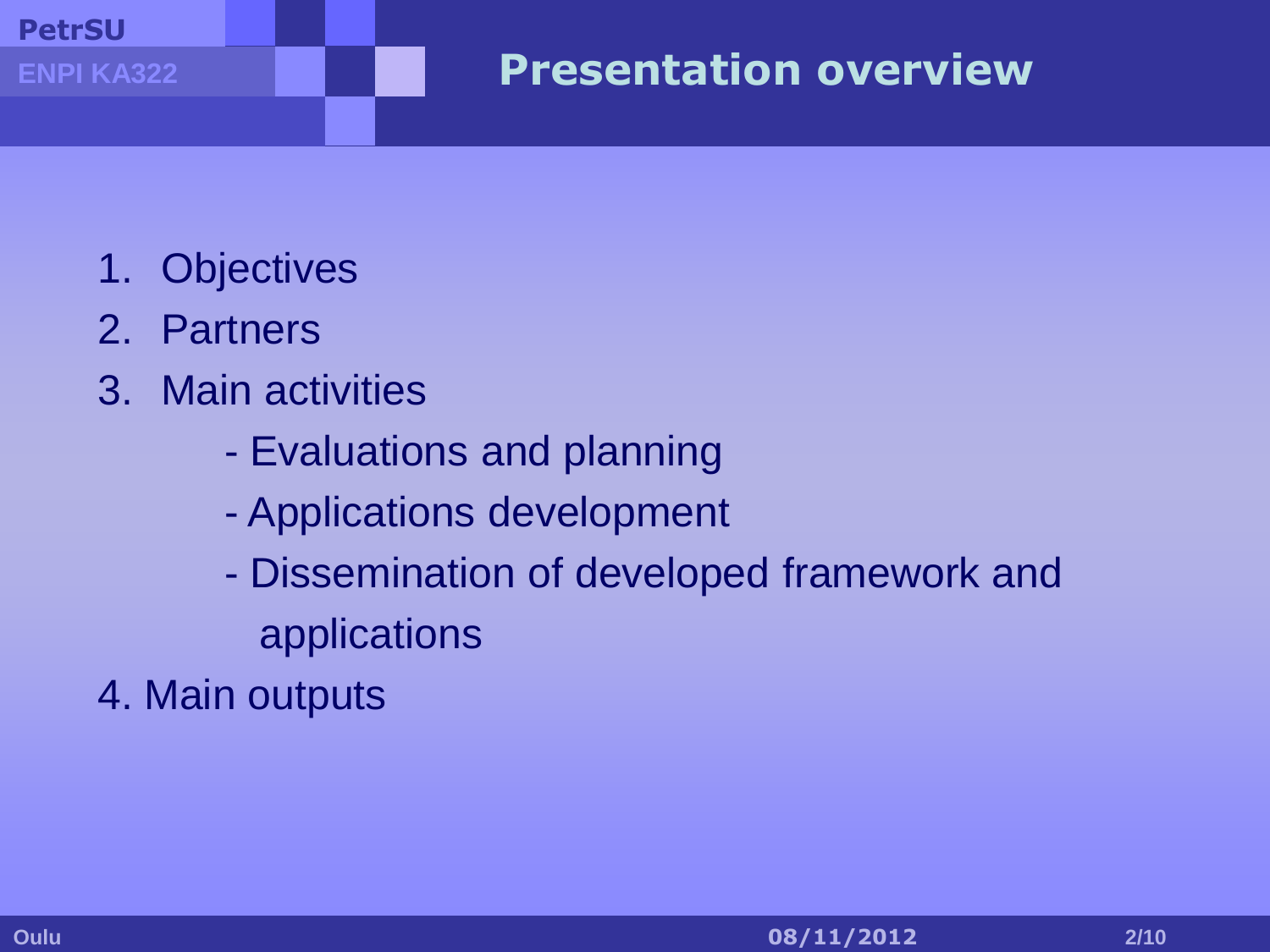## **Objectives**

- contribute to increase of a share of tourism in regional GRP by increasing inflow of "organized" tourists (economic development, multiplier effects)
- maximize the use of regional infrastructure and services
- market the programme area for tourists from other regions and countries with advanced information and Internet technologies
- contribute to improving the regional image as a center of excellence in the field of advanced ICT technologies
- maximize user experience at and after the trip by providing personalized services; increasing awareness and heating-up interest to the Region by showing it as an attractive and secure tourist destination; bring new tourism-related know-how to the Programme area
- help universities to incubate new competences demanded by tourism and ICT industries and improve collaboration with regional and international companies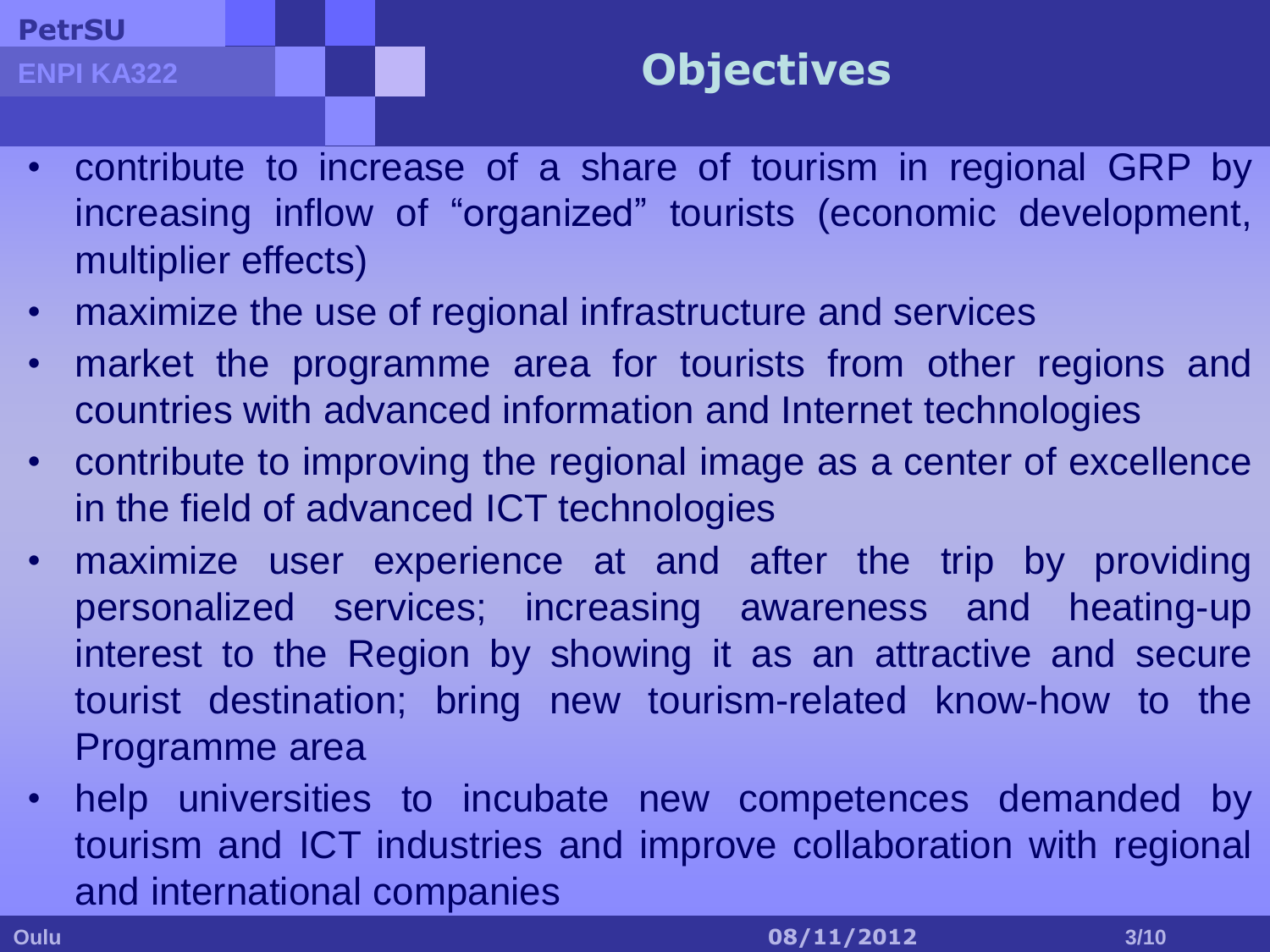#### **PetrSU ENPI KA322**

## **Partners**

- PetrSU large federal educational institution, recognized leader in development of IT and international cooperation among universities of Russia, long and successful history of participation in international and cross-border projects and grants
- UoO provide tourism user-driven innovation approach and testing environments (e.g. OULLABs), as well as 3D Internet competence
- FRUCT Oy organization of the project events, providing pool of experts and application development steering and supervision, access to the latest ICT competences and technologies
- SPIIRAS direct involvement in development of the e-tourism framework and pilot services on its basis
- TIC RK expert evaluation at the planning and applications development stages, assisting in organizing conferences and seminars. Their web-site will be modified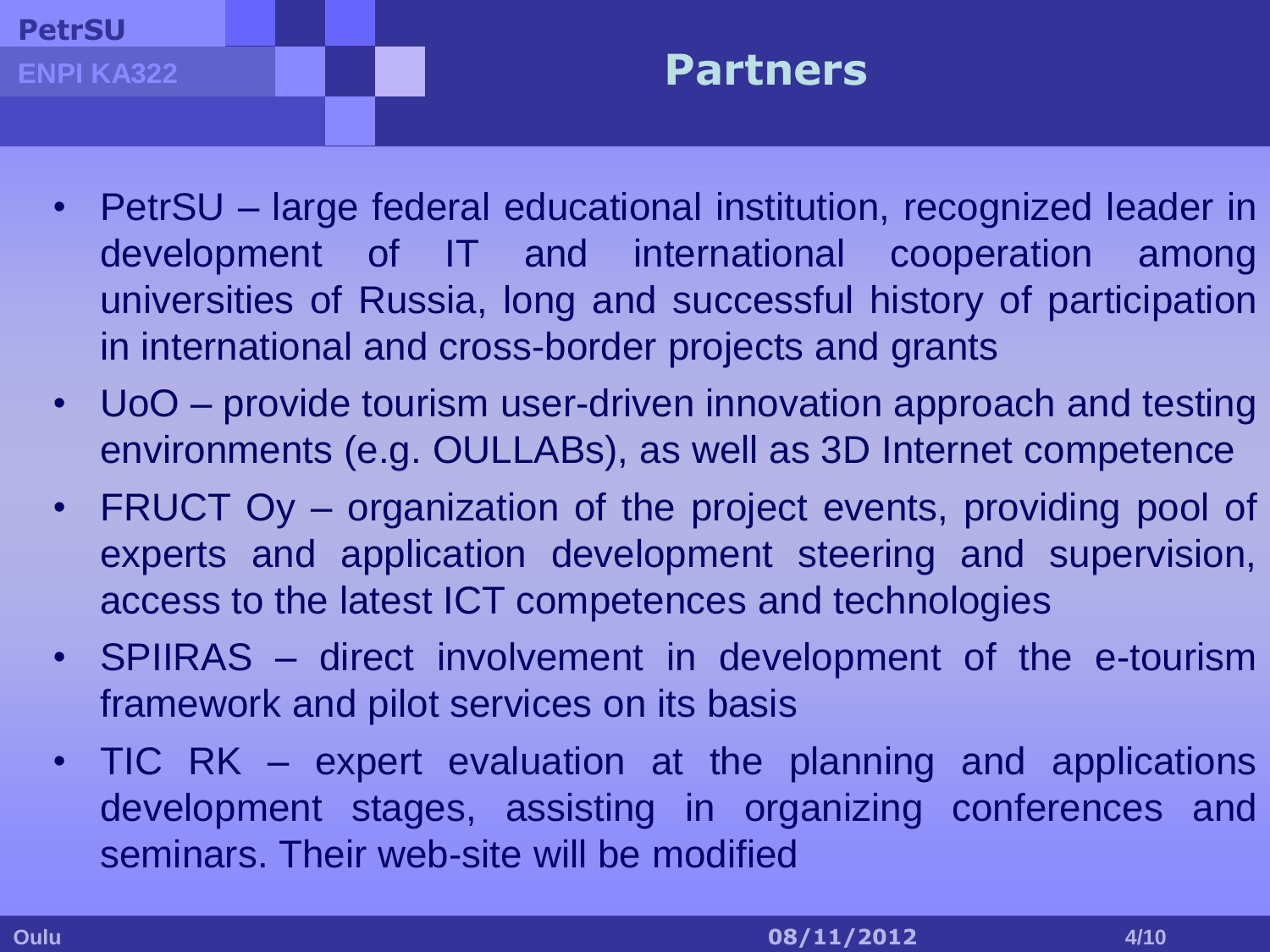**ENPI KA322**

- Create an expert team from Project partners including specialists in tourism and ICT both from the Region and by bringing top external expertise and best practices
- Identify typical tourist demands and use cases for applications that need to be developed
- Develop and maintain informal cooperation network between tourist companies and ICT experts
- Finalize development plan
- Study how existing digital services can be integrated with the etourism infrastructure and extended by Smart Spaces and 3D Internet technologies.

Evaluation will be carried out by all Project partners and possibly invited experts. PetrSU is responsible for organizing evaluation in Program area in Russia, FRUCT - in Finland.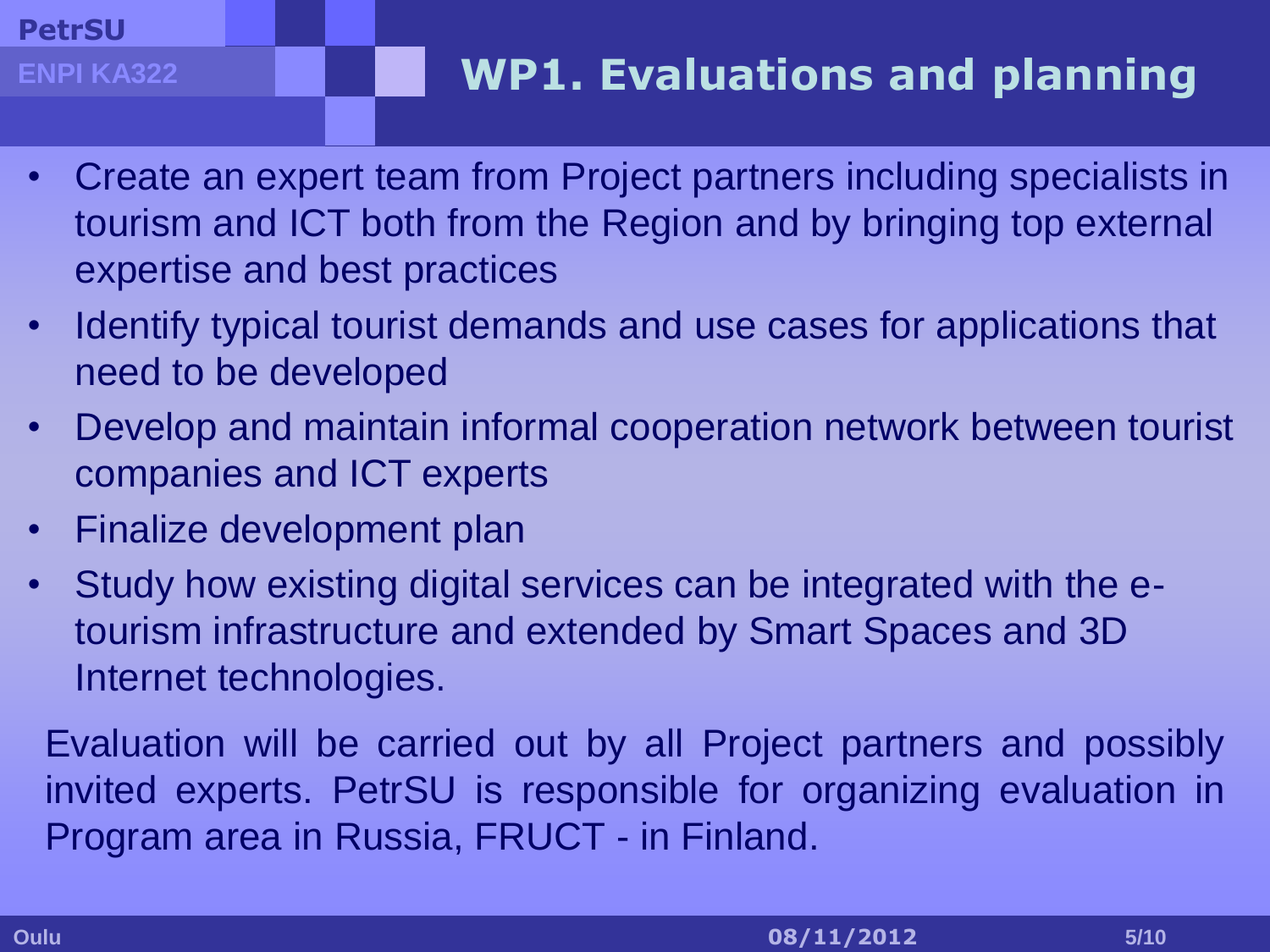**ENPI KA322**

The following use cases will be considered and elaborated:

- Searching information about the Region out of curiosity
- Requesting information about the Region during preparation to a trip
- Real-time information about the Region at the time of trip
- Support the user after the trip
- Personalized services and individual onsite support for frequent travelers with clear agenda and interests
- Personalized services and support for tourist companies and group visits
- Release of the regional electronic "road signs" guide system.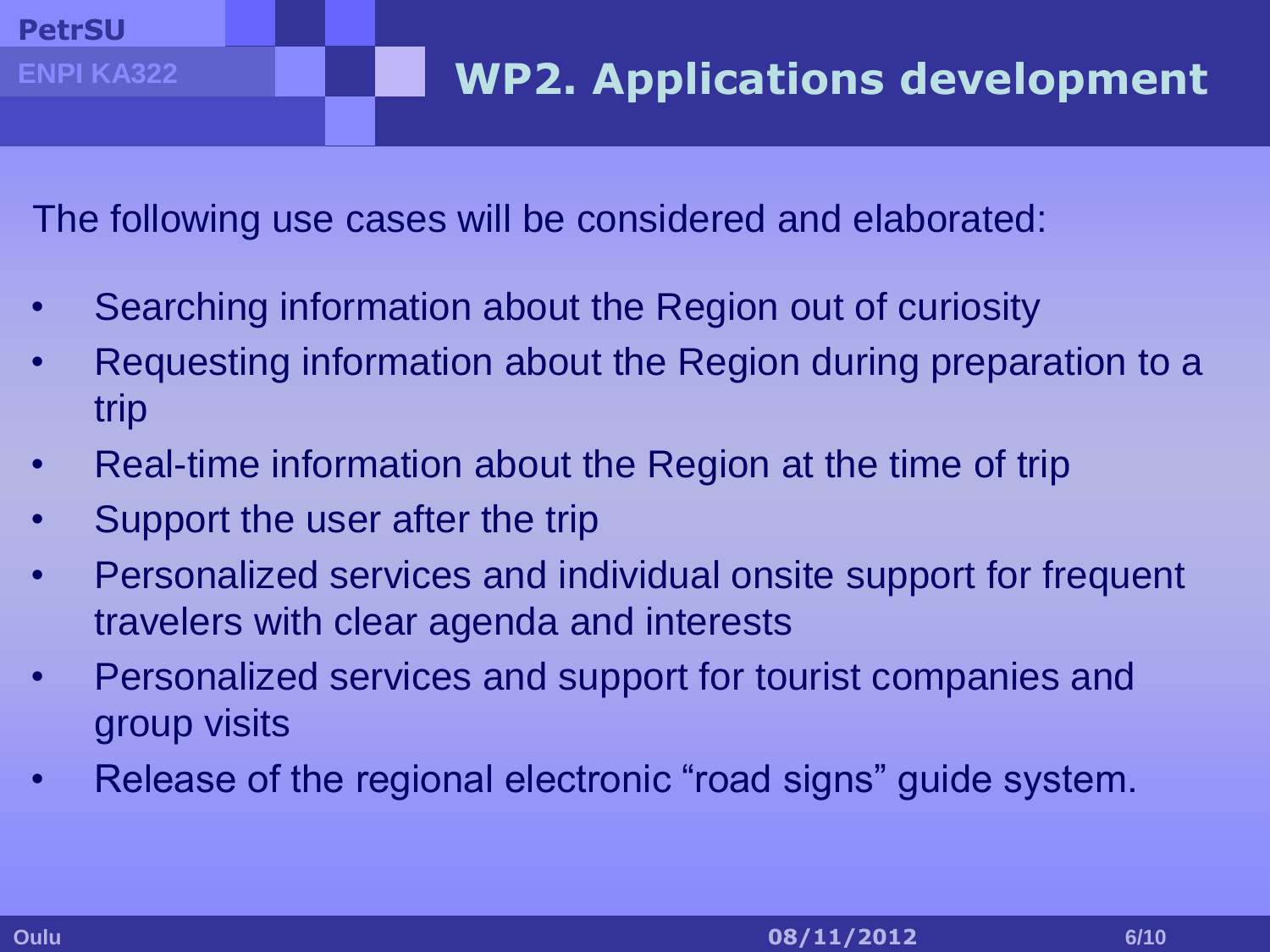### Tasks:

**ENPI KA322**

- Implement region-customized knowledge aggregator tools to collect, archive and help to automatically translate the most important tourist information to maximize comfort and safety of the tourists visiting the Region.
- Create the regional e-tourism framework that is based on the latest technologies and capabilities of the social network.
- Implement 10 new pilot services on the basis of the developed etourism framework.
- Deploy developed solutions in two pilot zones (in Oulu and Karelia regions).

Basic ICT-competences are being developed in project KA179 "Complex development of regional cooperation in the field of open ICT innovations".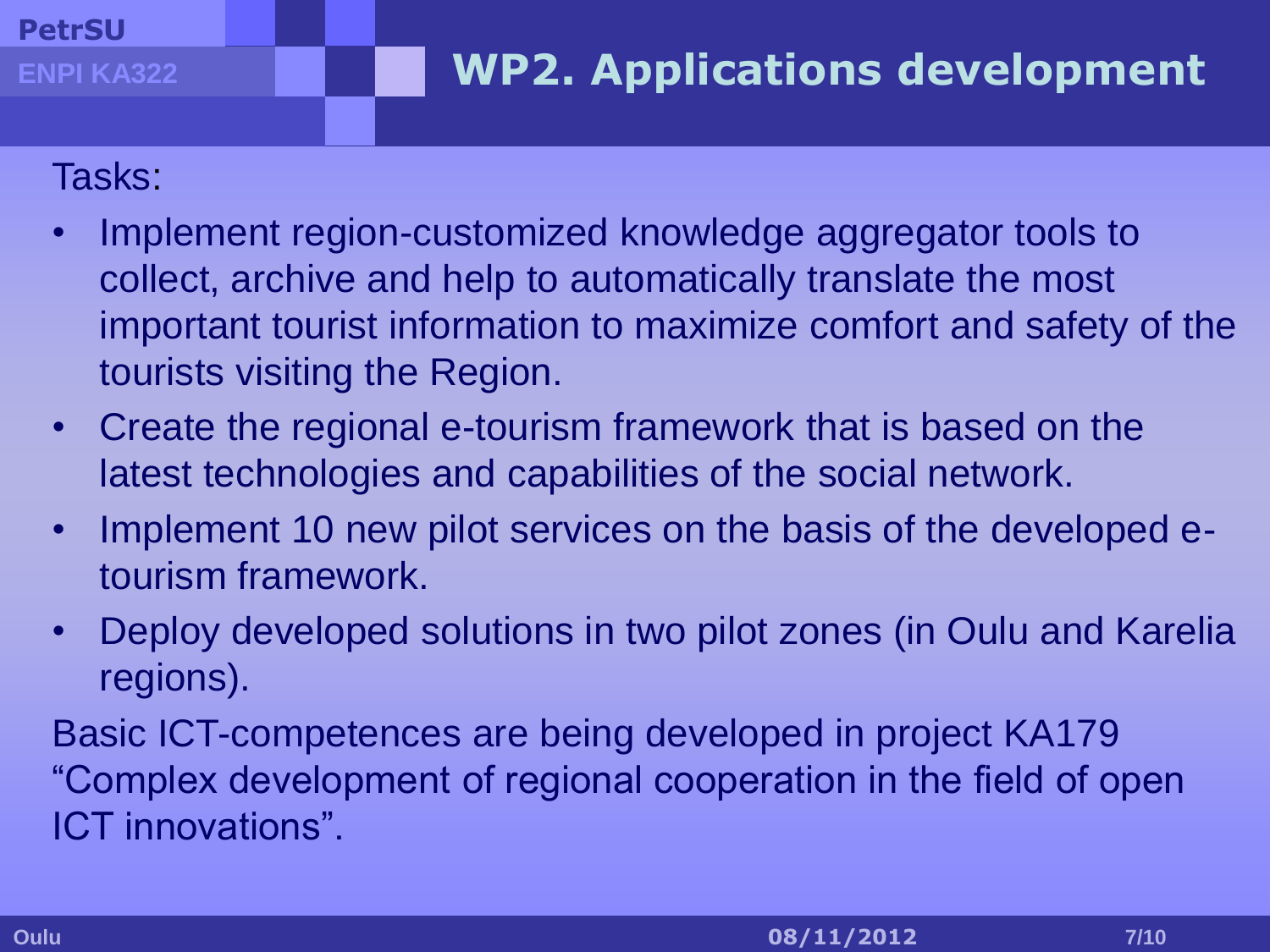Dissemination of developed framework and applications on its basis – how regional tourist business and end users can benefit from them before and during the travel?

- Developed applications available for download from relevant repositories
- Release of project web-site and enhancements to web-site of TIC RK (www.ticrk.ru).
- 2 official presentations for companies (Petrozavodsk and Oulu)
- 2 workshops on e-tourism combined with the marketing actions for promoting new electronic services in Petrozavodsk and in Oulu.
- 4 advanced trainings to help the regional businesses.
- 10 publications, 6 papers and reports at events outside the Region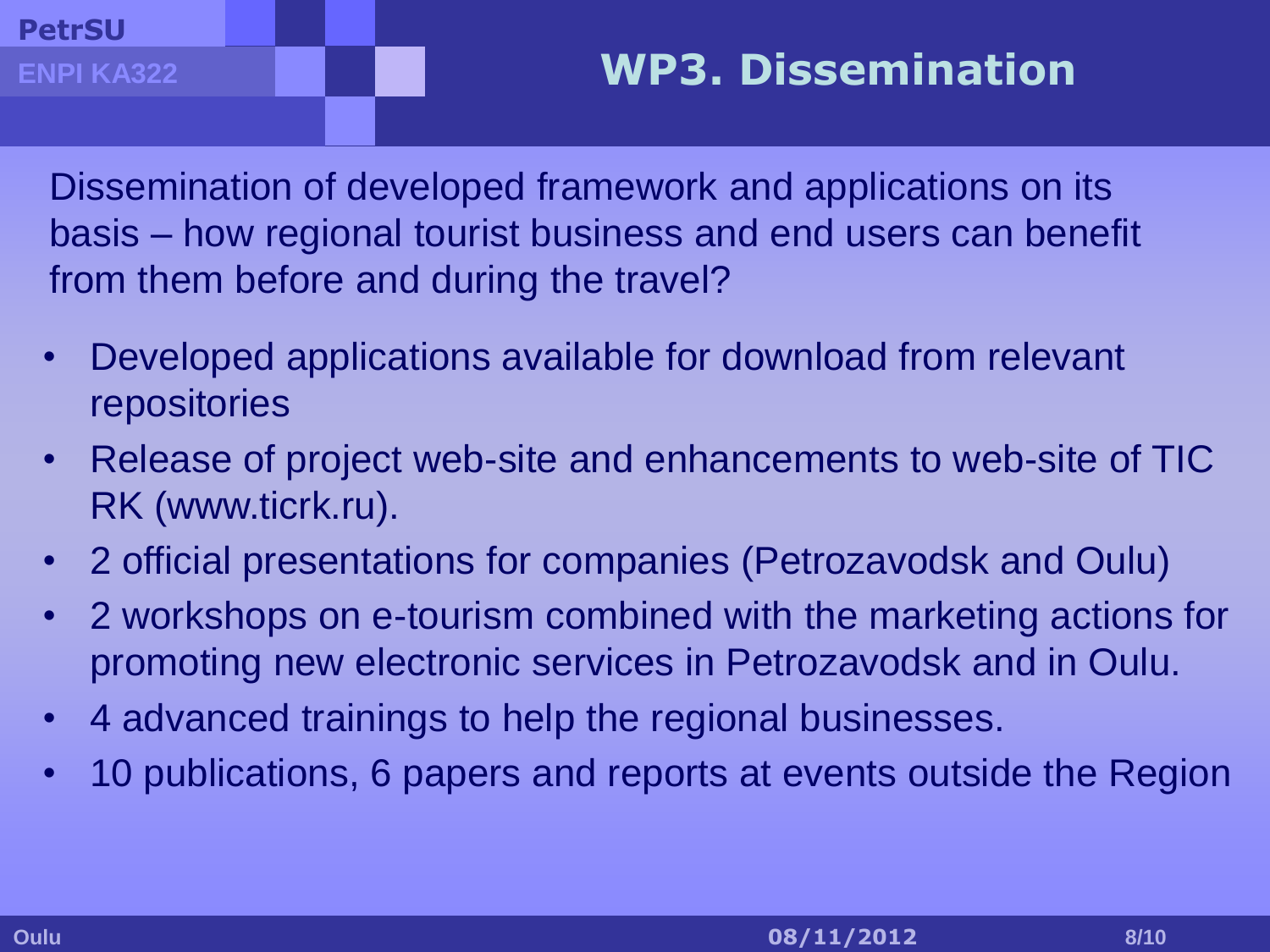## **Main outputs**

- Established laboratory (at PetrSU), enhancements in TIC RK
- The regional e-tourism framework based on the latest and most attractive technologies, providing solution for the identified use cases
- 10 new pilot services on the basis of the developed e-tourism framework, including practical testing on pilot territory.
- New networks and connections between tourism and ICT experts in Karelia and in Oulu, as well as between tourists coming to the Programme area.
- New innovative business models for tourist and hospitality companies